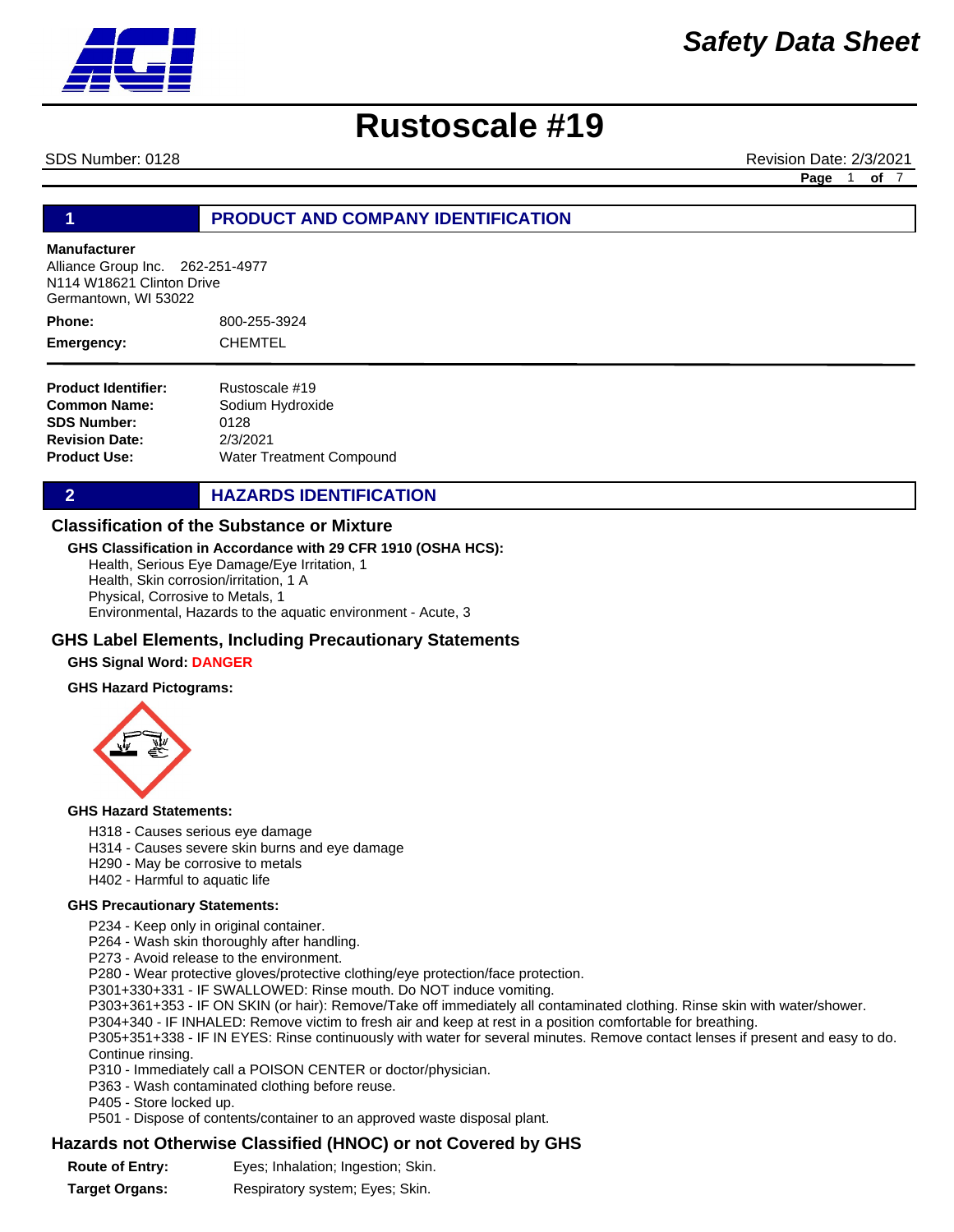

## **Rustoscale #19**

| SDS Number: 0128           |                                                                                                            | Revision Date: 2/3/2021 |
|----------------------------|------------------------------------------------------------------------------------------------------------|-------------------------|
| Inhalation:                | Can cause severe irritation and inflammation of the respiratory tract.                                     | 2<br>Page<br>of 7       |
| <b>Skin Contact:</b>       | May cause irritation and redness.                                                                          |                         |
| Eye Contact:<br>Ingestion: | May cause irritation. May cause permanent eye damage.<br>Aspiration hazard: Harmful or fatal if swallowed. |                         |
|                            |                                                                                                            |                         |

**HMIS III:** Health = 2(Chronic), Fire = 0, Physical Hazard = 0

| <b>HMIS</b>            |   |  |
|------------------------|---|--|
| <b>HEALTH</b>          | 2 |  |
| <b>FLAMMABILITY</b>    |   |  |
| <b>PHYSICAL HAZARD</b> |   |  |
| PERSONAL PROTECTION    |   |  |

### **3 COMPOSITION/INFORMATION OF INGREDIENTS**

Substance/Mixture: Mixture

|           |           | Chemical Ingredients: |  |
|-----------|-----------|-----------------------|--|
| CAS#      |           | % Chemical Name:      |  |
| 1310-73-2 | ${<}10\%$ | Sodium hydroxide      |  |

|                      | <b>FIRST AID MEASURES</b>                                                                                                                                                                                                                                                                             |
|----------------------|-------------------------------------------------------------------------------------------------------------------------------------------------------------------------------------------------------------------------------------------------------------------------------------------------------|
| Inhalation:          | If symptoms develop, move victim to fresh air. Give oxygen or artificial respiration if needed. GET IMMEDIATE<br><b>MEDICAL ATTENTION.</b>                                                                                                                                                            |
| <b>Skin Contact:</b> | Promptly flush skin with water for 15 minutes. Remove contaminated clothing immediately. Get immediate medical<br>attention. Do not reuse clothing and shoes until cleaned. Discard leather articles such as shoes and belt. Do not apply<br>oils and ointments unless ordered by a physician.        |
| Eye Contact:         | Immediately flush eyes with large amounts of water for at least 15 minutes, lifting eyelids occasionally to facilitate<br>irrigation. Get immediate medical attention.                                                                                                                                |
| Ingestion:           | If swallowed: If fully conscious, drink a quart of water . Do NOT induce vomiting. Seek immediate medical attention. If<br>unconscious, take to a hospital or physician. Never induce vomiting or give anything by mouth to an unconscious victim.<br>For spontaneous vomiting, keep head below hips. |

**5 FIRE FIGHTING MEASURES**

| <b>Flammability:</b>       | No data available. |
|----------------------------|--------------------|
| <b>Flash Point Method:</b> | No data available. |
| <b>Burning Rate:</b>       | No data available. |
| <b>Autoignition Temp:</b>  | No data available. |
| LEL:                       | No data available. |
| UEL:                       | No data available. |

Fire Fighting Methods

Evacuate area of unprotected personnel. Wear protective clothing including NIOSH Approved self- contained breathing apparatus. Remain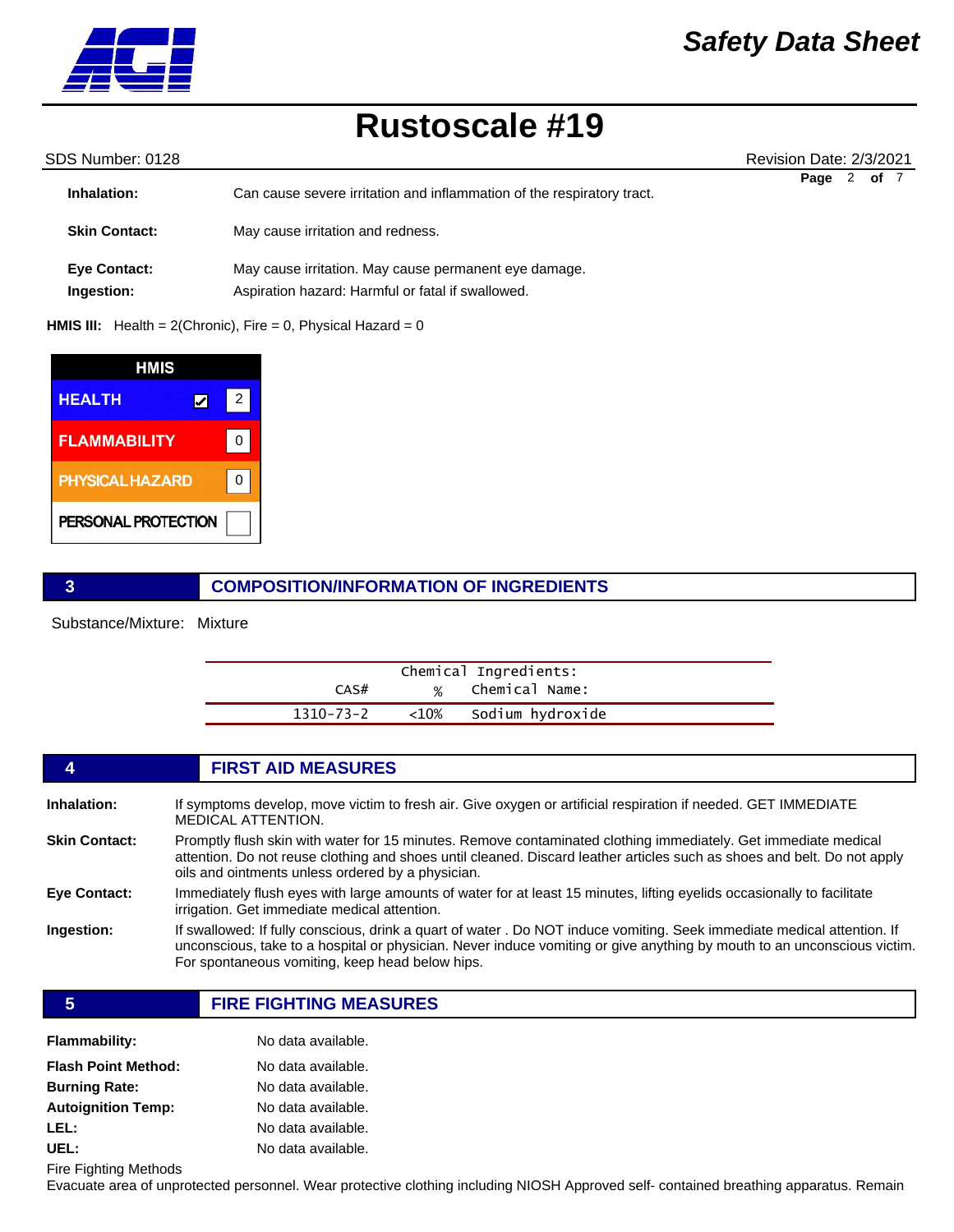

# **Rustoscale #19**

SDS Number: 0128 **Revision Date: 2/3/2021** 

**Page** 3 **of** 7

upwind of fire to avoid hazardous vapors and decomposition products. Use water spray to cool fire exposed containers and disperse vapors.

#### **Unusual Fire or Explosion Hazards:**

This material in contact with water or acids may generate sufficient heat to ignite nearby combustible materials. Contact with aluminum, tin, or zinc will result in the generation of heat and release of hydrogen gas. Run-off from fire control may cause pollution. Keep fire-exposed containers cool with water spray to prevent rupture due to excessive heat. High pressure water hose may spread product and produce irritating fumes and toxic gases (including carbon monoxide, carbon dioxide, and sodium oxides). Products of combustion are irritating to the respiratory tract and may cause breathing difficulty. Symptoms may be delayed several hours or longer depending upon extent of exposure.

#### *Extinguishing Media*

**Suitable:** Water spray, alcohol- resistant foam, dry chemical, or carbon dioxide.

**Unsuitable fire extinguisher:** No data available. Do not use direct water stream

#### **6 ACCIDENTAL RELEASE MEASURES**

#### **Personal Precautions**

Evacuate area. Use personal protective equipment. Avoid breathing vapors, mist or gas. Ensure adequate ventilation.

#### **Environmental Precautions**

Prevent further leakage or spillage if safe to do so. Do not let products enter drains. Discharge into the environment must be avoided.

#### **Spill**

Soak up with inert absorbent material and dispose of as hazardous waste. Keep in suitable, closed containers for disposal.

|                              | <b>HANDLING AND STORAGE</b>                                                                                                                                                                                                                                                                                                                                                                                                                                       |
|------------------------------|-------------------------------------------------------------------------------------------------------------------------------------------------------------------------------------------------------------------------------------------------------------------------------------------------------------------------------------------------------------------------------------------------------------------------------------------------------------------|
| <b>Handling Precautions:</b> | Avoid contact with eyes, skin, or clothing. Avoid breathing vapors or mist. Wash thoroughly after<br>handling. Do not puncture or drop containers.<br>Do not expose containers to open flame, excessive heat, or direct sunlight. Add product to water slowly<br>while stirring. If product is added rapidly or without stirring and becomes concentrated at the bottom of<br>the mixing vessel, excessive heat may be generated.                                 |
| <b>Storage Requirements:</b> | Store in cool/dry area. Keep away from sunlight, heat, sparks, and flames. Keep away from incompatible<br>materials. Keep container tightly closed. Do not store in unlabeled or mislabeled containers. Do not<br>freeze. Highly corrosive to most metals with evolution of hydrogen gas. Explosive/flammable<br>concentration of hydrogen gas may accumulate inside metals containers. Elevated temperatures will<br>increase the corrosion rate of most metals. |
|                              |                                                                                                                                                                                                                                                                                                                                                                                                                                                                   |
| 8                            | <b>EXPOSURE CONTROLS/PERSONAL PROTECTION</b>                                                                                                                                                                                                                                                                                                                                                                                                                      |
| <b>Engineering Controls:</b> | Provide local exhaust ventilation. Maintain adequate ventilation. Do not use in confined spaces.                                                                                                                                                                                                                                                                                                                                                                  |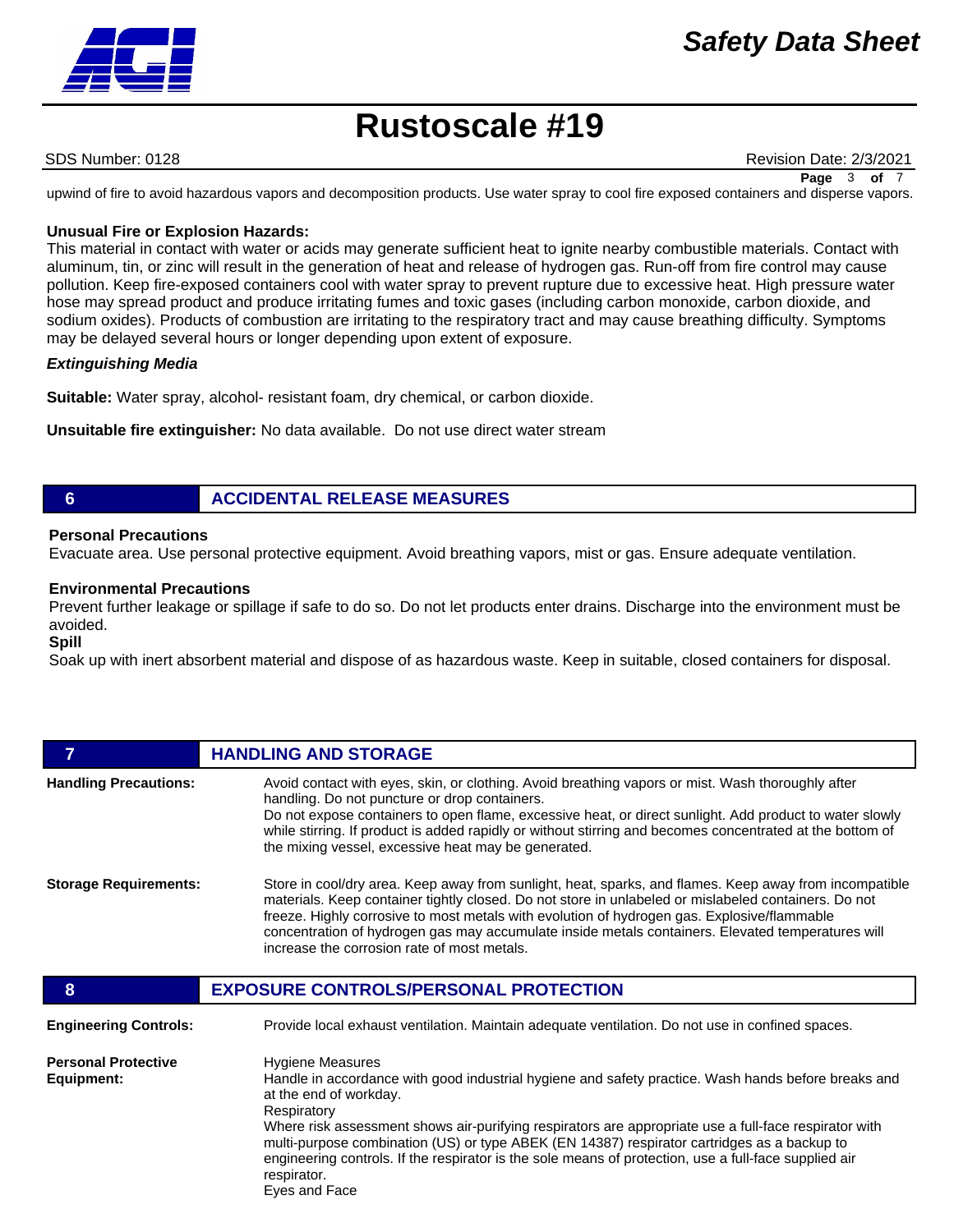# **Rustoscale #19**

SDS Number: 0128 **Revision Date: 2/3/2021** Revision Date: 2/3/2021

|                  | <b>Skin</b>        | Protective gloves: gauntlet-type, neoprene, nitrile. | of 7<br>Page<br>Wear chemical safety goggles while handling this product. Wear additional eye protection such as a face<br>shield when the possibility exists for eye contact with splashing or spraying liquid or airborne material.<br>Prevent contact with this product. Wear gloves and protective clothing depending on conditions of use. |  |
|------------------|--------------------|------------------------------------------------------|-------------------------------------------------------------------------------------------------------------------------------------------------------------------------------------------------------------------------------------------------------------------------------------------------------------------------------------------------|--|
| <b>Component</b> | <b>OSHA PEL</b>    | <b>ACGIH TWA/ TLV</b>                                |                                                                                                                                                                                                                                                                                                                                                 |  |
| Sodium Hydroxide | $2 \text{ mg/m}$ 3 | $2 \text{ mg/m}$                                     |                                                                                                                                                                                                                                                                                                                                                 |  |

#### **9 PHYSICAL AND CHEMICAL PROPERTIES Appearance:** Clear, colorless liquid No data available. 1.10 No data available. **Solubility: Percent Volatile: Heat Value:** Complete None ata available. **Odor Threshold: Spec Grav./Density: Viscosity: Physical State:** Liquid **Odor:** Odorless

| <b>Viscosity:</b>             | No data available.        | <b>Heat Value:</b>           | No data available. |
|-------------------------------|---------------------------|------------------------------|--------------------|
| <b>Boiling Point:</b>         | $293^\circ$ F             | <b>Freezing/Melting Pt.:</b> | $32^{\circ}F$      |
| <b>Flammability:</b>          | No data available.        | <b>Flash Point:</b>          | No data available. |
| <b>Partition Coefficient:</b> | No data available.        | Octanol:                     | No data available. |
| <b>Vapor Pressure:</b>        | Not Determined            | <b>Vapor Density:</b>        | Heavier than air   |
| pH:                           | >13.0                     | VOC:                         | None               |
| Evap. Rate:                   | Slower than butyl acetate | <b>Bulk Density:</b>         | No data available. |
| <b>Molecular weight:</b>      | No data available.        | <b>Auto-Ignition Temp:</b>   | No data available. |
| <b>Decomp Temp:</b>           | No data available.        | UFL/LFL:                     | No data available. |

Lower Explosion Limits: No data available. Upper Explosion Limits: No data available.

# **10 STABILITY AND REACTIVITY**

| <b>Reactivity:</b>               | No data available.                                                                                                                                                                                                                                                                                                    |
|----------------------------------|-----------------------------------------------------------------------------------------------------------------------------------------------------------------------------------------------------------------------------------------------------------------------------------------------------------------------|
| <b>Chemical Stability:</b>       | Product is stable under normal conditions.                                                                                                                                                                                                                                                                            |
| <b>Conditions to Avoid:</b>      | Avoid moisture. Avoid contact with heat, sparks, electric arcs, other hot surfaces, and open flames.<br>Contact with organic material may cause fire and explosions. Contact with water may cause violent<br>reaction with evolution of heat. To dilute: Add products slowly to lukewarm water, not water to product. |
| <b>Materials to Avoid:</b>       | Strong oxidizers                                                                                                                                                                                                                                                                                                      |
| <b>Hazardous Decomposition:</b>  | Thermal decomposition may release: carbon monoxide, carbon dioxide, and sodium compounds.                                                                                                                                                                                                                             |
| <b>Hazardous Polymerization:</b> | Will not occur under normal conditions.                                                                                                                                                                                                                                                                               |

**11 TOXICOLOGICAL INFORMATION**

#### **Toxicity Data:**

**Eye Effects**: Corrosive- Causes severe eye irritation and burns. Small amounts may cause: blistering, blurred vision, redness, pain, conjuctivitis, ulcerations, tissue destruction, permanent eye damage, blindness. » Sodium Hydroxide - Eyes - no data available

**Skin Effects**: Corrosive- Causes severe irritation and burns. Concentrated solutions may cause: severe burns, severe necrosis, permanent skin damage. Prolonged and repeated exposure to dilute solutions may cause tissue destruction, pain and drying and dermatitis of the skin. Note that irritation may follow an initial latency. The latency may vary from hours for dilute to minutes for more concentrated.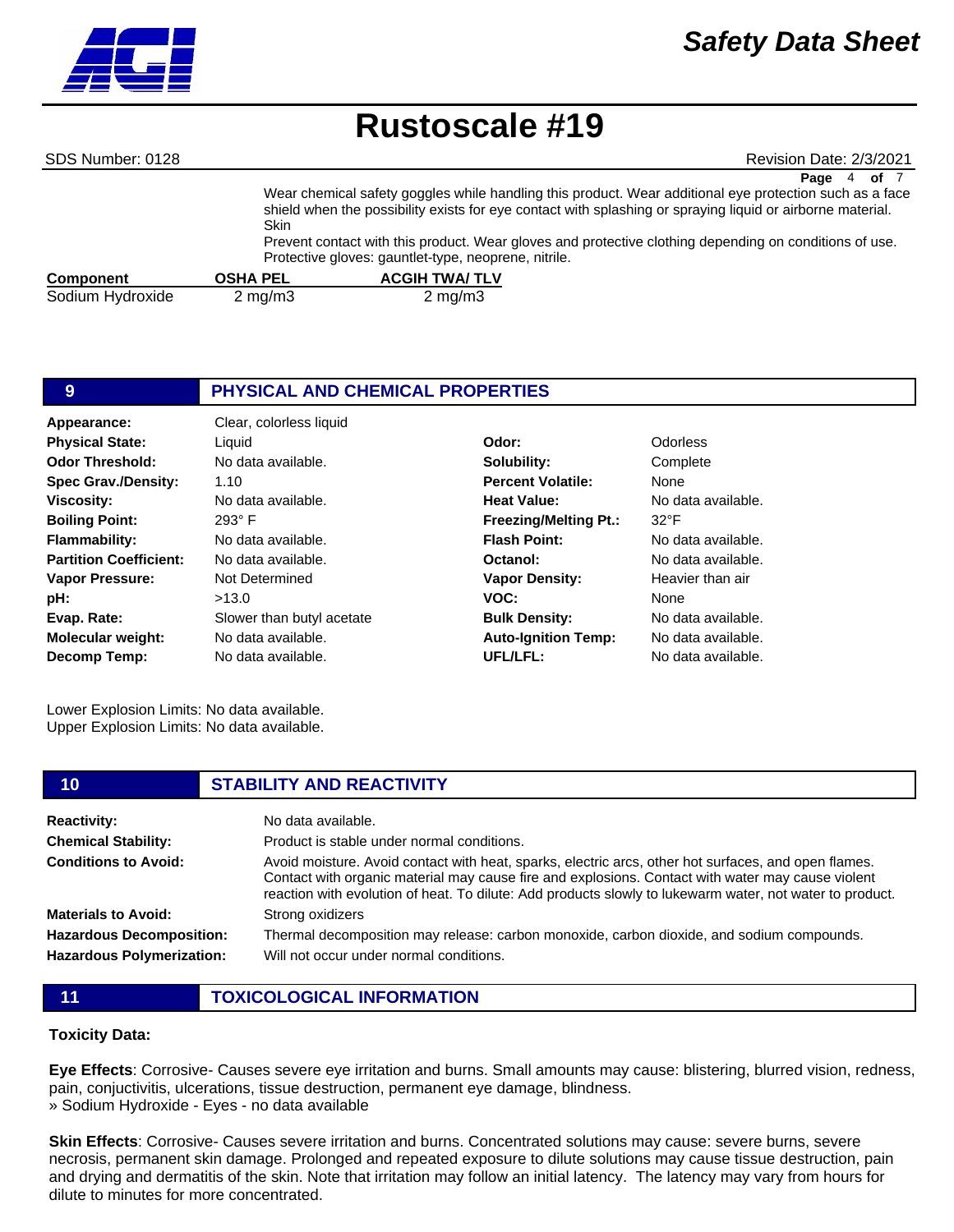



SDS Number: 0128 **Revision Date: 2/3/2021** Revision Date: 2/3/2021 **Page** 5 **of** 7

» Sodium Hydroxide - Dermal LD50 - Rabbit = 1350 kg/mg Skin corrosion/irritation = no data available

**Inhalation Effects**: Corrosive- Cause severe irritation and burns. Vapors and mists may damage: mucous membranes, respiratory tract. Vapors or mists may cause: coughing, sore throat, shortness of breath, labored breathing, choking, bronchiospasms, chemical pneumonitis, pulmonary edema. Effects may be delayed. » Sodium Hydroxide - Inhalation LC50 - no data available

**Ingestion Effect**s: Corrosive- Causes severe irritation and burns. May cause damage to the: mouth, throat, esophagus, stomach, gastrointestinal tract. May cause: pain, vomiting, diarrhea, bleeding, labored breathing, burns or perforation of the gastrointestinal tract leading to ulceration and secondary infection, and death. Effects may be delayed. Aspiration into the lungs may cause chemical pneumonia and lung damage.

» Sodium Hydroxide - Oral LD50 - no data available

Carcinogenicity: No component of this product present at levels greater than or equal to 0.1% is identified as probable, possible or confirmed human carcinogen by IARC, ACGIH, NTP, or OSHA.

Mutagenicity: No data available. Teratogenicity: No data available. Fertility Effects: No data available.

**12 ECOLOGICAL INFORMATION** 

#### **Toxicity to fish**

LC50 - Gambusia affinis (Mosquito fish) - 125 mg/l - 96 h. LC50 - Oncorhynchus mykiss (rainbow trout) - 45.4 mg/l - 96 h

#### **Toxicity to daphnia and other aquatic invertebrates**

Immobilization EC50 - Daphnia - 40.38 mg/l - 48 h.

Persistence and degradability: The methods for determining the biological degradability are not applicable to inorganic substances.

Bioaccumulative potential: no data available Mobility in soil: no data available

Results of PBT and vPvB assessment PBT/vPvB assessment not available as chemical safety assessment not required/not conducted

Other adverse effects: An environmental hazard cannot be excluded in the event of unprofessional handling or disposal. Harmful to aquatic life.

### **13 DISPOSAL CONSIDERATIONS**

Dispose of in accordance with local, state, and federal regulations. Since emptied containers retain product residue, follow label warnings even after container is emptied. DO NOT pressurize, cut, weld, solder, drill, grind, or expose empty containers to heat, flame, sparks or other sources of ignition.

Hazardous Waste Number: D002

**14 TRANSPORT INFORMATION**

UN3266, Corrosive liquid, basic, inorganic, n.o.s., 8, PGII, (Sodium Hydroxide)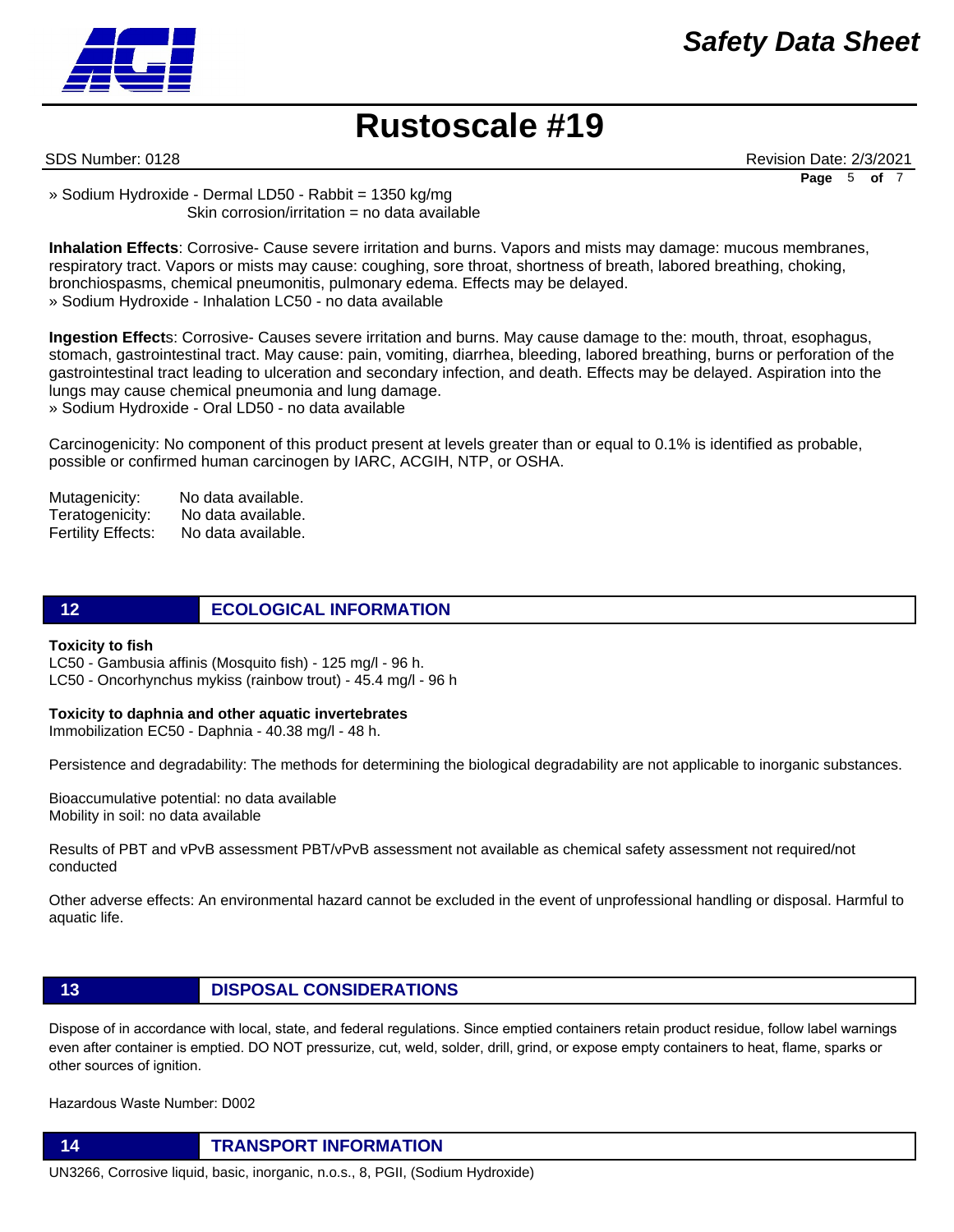

# **Rustoscale #19**

SDS Number: 0128 **Revision Date: 2/3/2021** Revision Date: 2/3/2021 **Page** 6 **of** 7

Resp. Guide Page: 154



### **15 REGULATORY INFORMATION**

This product does not contain chemicals known to the State of California to cause cancer, birth defects, or other reproductive harm.

### **FEDERAL REGULATIONS**

TSCA Inventory Status: All components of this product are listed as "Active" on the Toxic Substances Control Act (TSCA) 8 (b) Inventory.

CERCLA / SARA Emergency Reporting: A spill or release of this material may trigger the emergency release reporting requirements under CERCLA (40 CFR Part 300) and/or SARA Title III (40 CFR Part 355). State or local reporting requirements may differ from federal requirements.

#### » **Sodium Hydroxide CERCLA Reporting Amount - 1000 lbs**

Clean Water Act (CWA): The following chemicals are listed under Section 311 as hazardous substances requiring the submission of a National Pollutant Discharge Elimination System (NPDES) permit application to EPA. » **Sodium Hydroxide**

RCRA: The requirements of the federal hazardous waste regulations do not appy uness the waste fails to pass any of EPA's four tests for determining hazardous wastes.

#### **» Waste Code D002 = Corrosivity**

### **STATE REGULATIONS**

**California - Proposition 65:** This product does not contain any chemicals known to the State of California to cause cancer and/or reproductive harm.

**Massachusetts - RTK Substances:** The folowing components are listed: Sodium Hydroxide (CAS# 1310-73-2)

**New Jersey - RTK Substances:** The folowing components are listed: Sodium Hydroxide (CAS# 1310-73-2)

**Pennsylvania - RTK Substances:** The folowing components are listed: Sodium Hydroxide (CAS# 1310-73-2)

#### **16 OTHER INFORMATION**

**Prepared By: P May** 

**Reason For Revision: Updated GHS & Regulatory Information** 

**Disclaimer:** 

**This information is given in good faith and based on our current knowledge of the product. However, it is the responsibiity of the user to comply with all Federal, State, and Local laws and regulations.** 

**Please be informed that Alliance Group Inc (AGI) and its manufacturing partners manufacture AGI products to pass all internal**